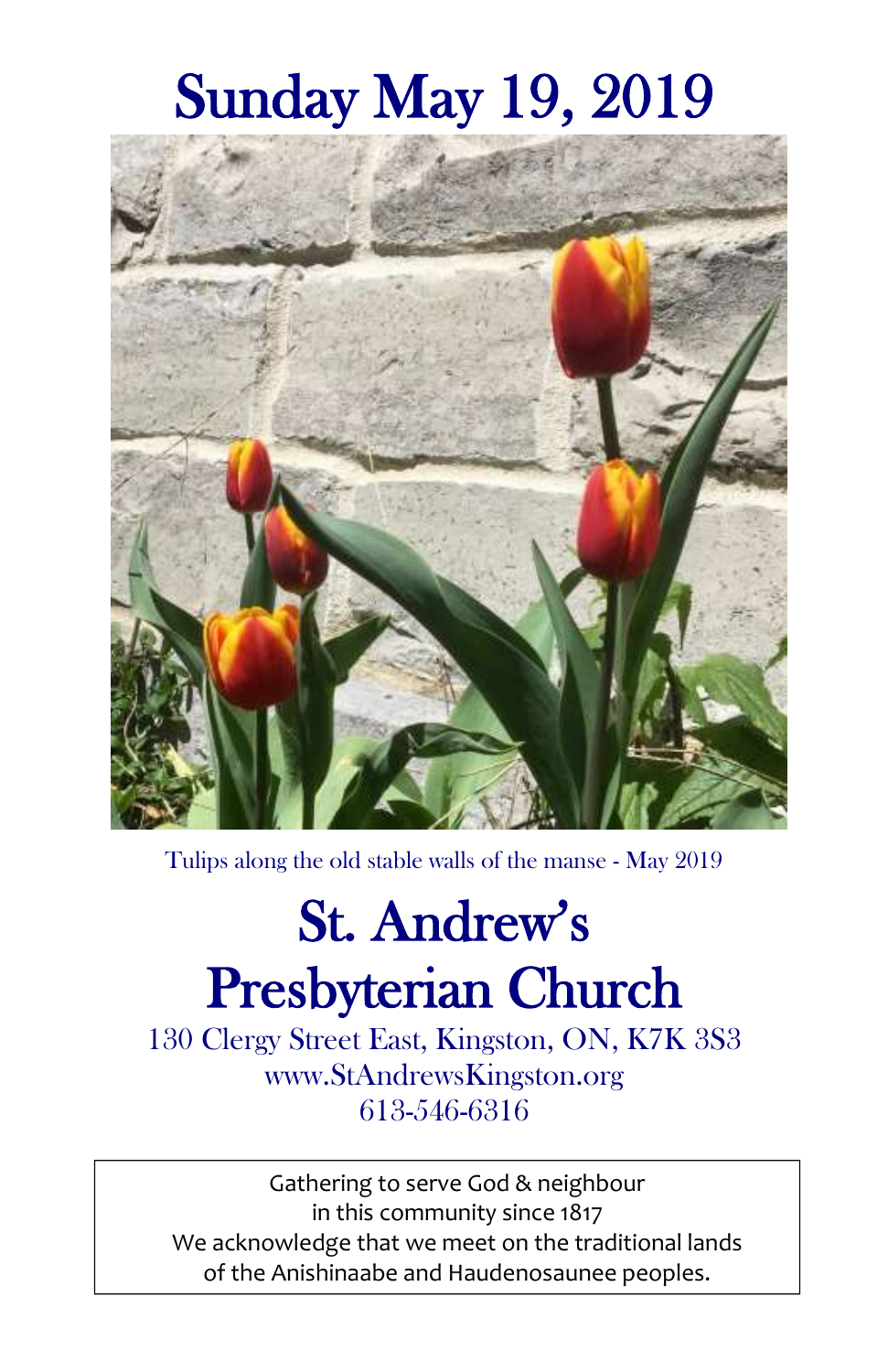# **ORDER OF SERVICE**

| <b>Preludes</b>                      | Versillo del sexto tono                                         | Llussá    |
|--------------------------------------|-----------------------------------------------------------------|-----------|
|                                      | How lovely are thy dwellings                                    | Liddle    |
|                                      | La lully                                                        | Dandrieu  |
| <b>Entry of the Bible</b>            |                                                                 |           |
| <b>Call to Worship</b>               |                                                                 |           |
| Hymn                                 | O worship the King                                              | #313      |
|                                      | Prayer of Approach & Lord's Prayer                              |           |
| Introit                              | How lovely are thy dwellings                                    | Liddle    |
| <b>Greetings &amp; Announcements</b> |                                                                 |           |
|                                      | Responsive Psalm 104:1-4, 14-18, 27-28, 33-34                   |           |
| Hymn                                 | This is my Father's world                                       | #328      |
| <b>Time with Children</b>            |                                                                 |           |
| <b>Gospel Reading</b>                | John 6:30-40                                                    | Wendy W.  |
| Anthem                               | Jesu hope of men despairing                                     | J.S. Bach |
|                                      | <b>Prayers of Thanksgiving &amp; Intercession</b>               |           |
| <b>Hymn</b>                          | O Lord my God                                                   | #332      |
| <b>Sermon</b>                        | The Tulip and God's Grace (3)                                   |           |
|                                      | <b>Limited Atonement</b>                                        |           |
|                                      | <b>Presentation of Tithes &amp; Offerings</b>                   |           |
| <b>Offertory</b>                     | Ashoken farewell                                                | Jay Ungar |
| Doxology                             |                                                                 |           |
| <b>Prayer of Dedication</b>          |                                                                 |           |
| Hymn                                 | To God be the glory                                             | #350      |
| <b>Benediction</b>                   |                                                                 |           |
| Postlude                             | Overture                                                        | Lully     |
|                                      | If you wish to leave during the Postlude, please do so quietly. |           |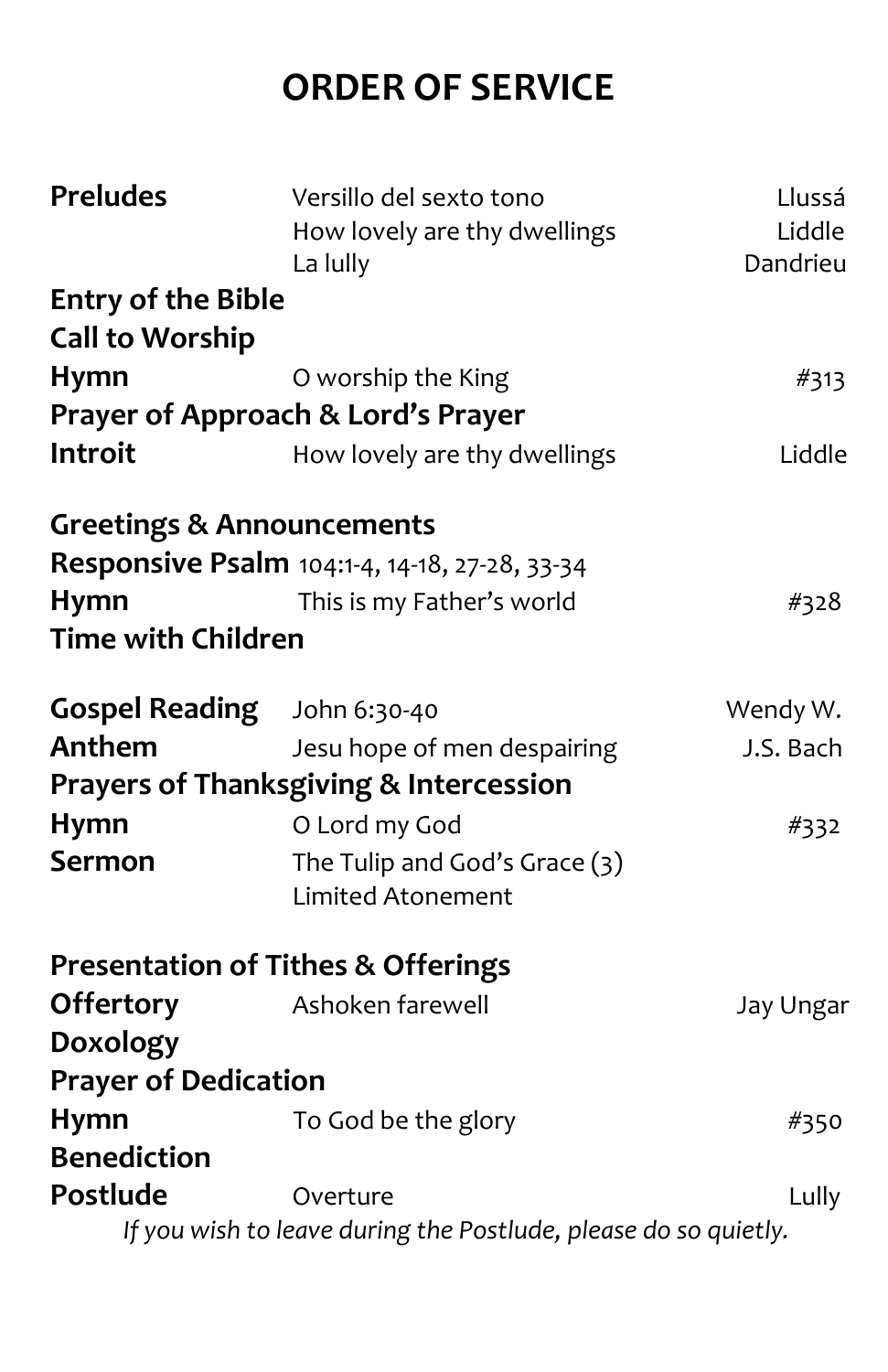#### **The Lord's Prayer**

Our Father, who art in heaven, hallowed be thy name. Thy kingdom come, thy will be done, on earth as it is in heaven. Give us this day our daily bread. Forgive us our debts as we forgive our debtors. And lead us not into temptation but deliver us from evil, for thine is the kingdom, the power and the glory, for ever. Amen.

#### **The Doxology**

Praise God from whom all blessings flow, Praise God, all creatures here below: Praise God above ye heavenly hosts, Praise Father, Son and Holy Ghost.

#### **Responsive Psalm**

Bless the Lord, O my soul.  **O Lord my God, you are very great.** You are clothed with honour and majesty,  **wrapped in light as with a garment.** You stretch out the heavens like a tent,  **you set the beams of your chambers on the waters,** you make the clouds your chariot,  **you ride on the wings of the wind,**  you make the winds your messengers,  **fire and flame your ministers.**  You cause the grass to grow for the cattle,  **and plants for people to use,** to bring forth food from the earth,  **and wine to gladden the human heart,** oil to make the face shine,  **and bread to strengthen the human heart.**  The trees of the Lord are watered abundantly,  **the cedars of Lebanon that he planted.**  In them the birds build their nests;  **the stork has its home in the fir trees.**  The high mountains are for the wild goats;  **the rocks are a refuge for the coneys.**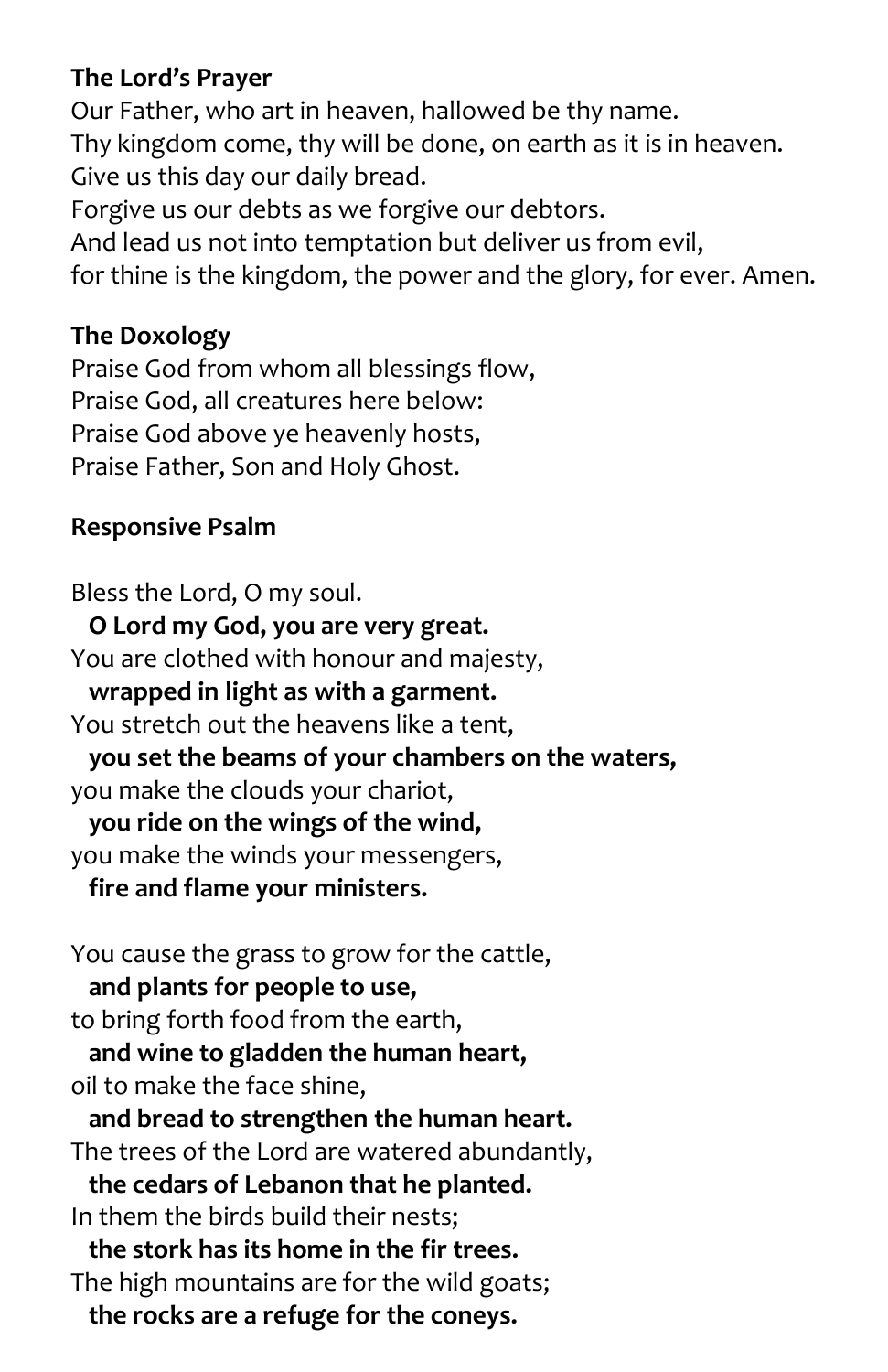These all look to you  **to give them their food in due season;**  when you give to them, they gather it up;  **when you open your hand, they are filled with good things.**  I will sing to the Lord as long as I live;  **I will sing praise to my God while I have being.**  May my meditation be pleasing to him,  **for I rejoice in the Lord.**

#### **Gospel Reading John 6:30-40**

So they said to him, 'What sign are you going to give us then, so that we may see it and believe you? What work are you performing? Our ancestors ate the manna in the wilderness; as it is written, "He gave them bread from heaven to eat." ' Then Jesus said to them, 'Very truly, I tell you, it was not Moses who gave you the bread from heaven, but it is my Father who gives you the true bread from heaven. For the bread of God is that which comes down from heaven and gives life to the world.' They said to him, 'Sir, give us this bread always.'

Jesus said to them, 'I am the bread of life. Whoever comes to me will never be hungry, and whoever believes in me will never be thirsty. But I said to you that you have seen me and yet do not believe. Everything that the Father gives me will come to me, and anyone who comes to me I will never drive away; for I have come down from heaven, not to do my own will, but the will of him who sent me. And this is the will of him who sent me, that I should lose nothing of all that he has given me, but raise it up on the last day. This is indeed the will of my Father, that all who see the Son and believe in him may have eternal life; and I will raise them up on the last day.'

### **NOTES FROM THE DIRECTOR OF MUSIC**

The special letter today is "L" and so I have found some music by composers whose last name begins with "L". The first **Prelude** is by a composer whose name begins with two "L's". Francisco Llussá (or Llissá) was a Spanish organist and priest who died at an advanced age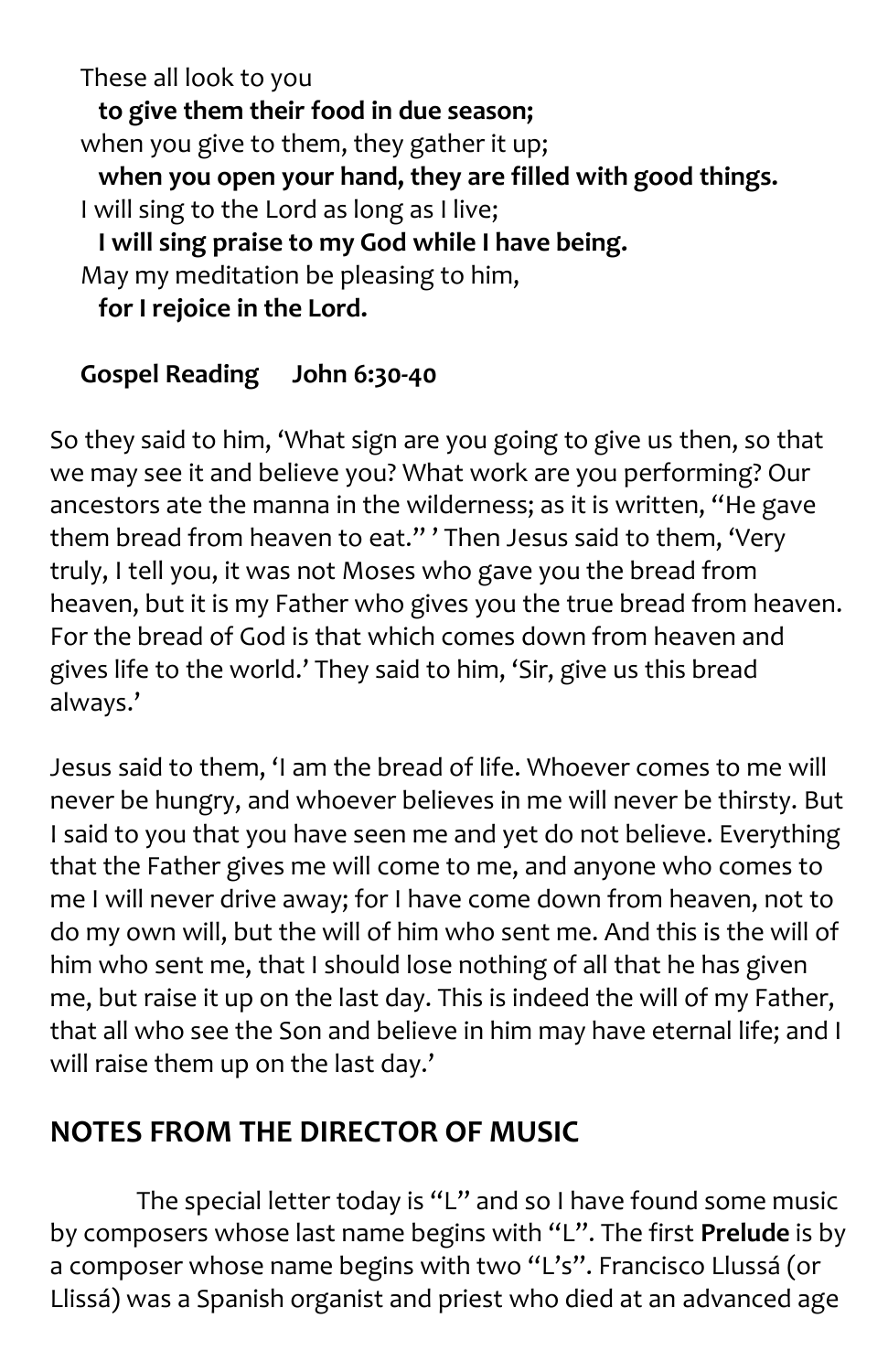in 1738. The second **Prelude** is by Yorkshire organist and pianist Samuel Liddle (1867-1951) who is best remembered as a piano accompanist for singers at concert parties. The charming tune he created to go with the text of Psalm 84 is explored in an arrangement for organ and then the first part of the anthem is sung for our **Introit**.

The **Postlude** is an organ arrangement of an overture to an opera by Jean Baptiste Lully (1632-1687). Lully helped to define the music of the French Baroque. He was Italian born but made his way to the French court where he was admired by King Louis XIV and eventually made a French citizen. He was a composer, instrumentalist, dancer and conductor. In these days before the baton, a conductor would often wave a rolled up piece of music to keep the time. Desperate to keep the orchestra together, Lully used a long stick which he would pound on the floor near his feet. One performance his foot got in the way and he accidentally pounded the stick so hard that an infection developed in his foot. This turned to gangrene and he died. This conductor's technique of floor pounding quickly passed out of favour. French organist Jean François Dandrieu (1682-1738) composed a piece in the style of Lully as a tribute to this great composer. The title is named after him and it is played as the third **Prelude**.

We have something a little different during the **Offertory**. Yesterday was National Fiddle Day and various performances are being held throughout the world this weekend to celebrate this important musical instrument. Our own Bob Clark is not only a fine vocalist, but has had a long career as a violinist, having spent many years with the Kingston Symphony Orchestra. He is performing a little piece composed by American folk musician Jay Unger. Many will recognize it as the piece heard over and over again (25 times) in the Ken Burns documentary about the civil war. It was originally composed in 1982 for the closing ceremonies of the Ashoken fiddle and dance camp run by Unger and his wife. It is composed in the style of a Scottish lament and expresses well a feeling of loss and longing experienced at the end of the camps held annually in upper New York State. It proved to be the perfect piece for a documentary about a tragic event.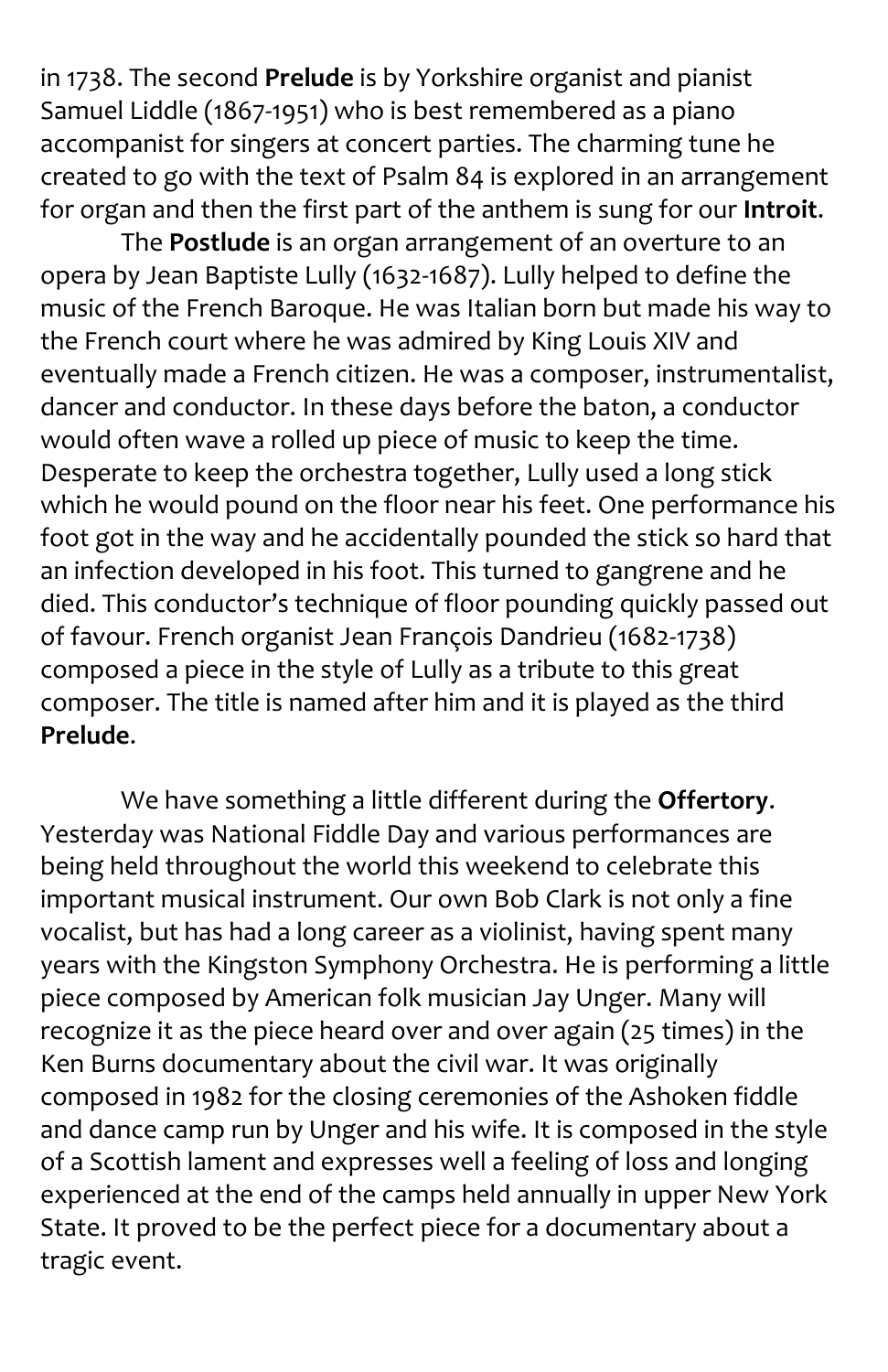## **ANNOUNCEMENTS**

#### **Welcome**

A warm welcome to all this morning in the name of Jesus Christ. During this service, there is a nursery offered for infants, hosted by certified care Tran Thao Dinh, and a program for children led by Laura Tyner-Clement–please speak to an usher for information if interested.

#### **Prayer Partnership**

If you would like to have a time of personal prayer after the service, you are invited to meet a member of the prayer team at the pillar just to the right of the pulpit. Please pass prayer requests to be shared to Dorothy M. or Barb Z.

#### **Manse Partnership**

There is still one room in the manse available to those committed to living in a Christian community. So spread the word! Speak to Peter T. or the Minister.

#### **ADVANCE NOTICE**

#### **Congregational Potluck**

Next Sunday, May 26th we will be holding our congregational Pot Luck luncheon. An opportunity to contribute toward the purchase of food and supplies for a BBQ following our Outdoor Service June 23rd will be available during the luncheon.

#### **Special Meals**

Sunday June 16. The St. Andrew's Team #2, will prepare the community meal served at 5:15. If you would be able to assist, please speak to Larry M.

#### **COMMUNITY EVENTS**

#### **The Knitting Pilgrim**

An active member of the Presbyterian Church, knitter/actor/writer Kirk Dunn presents this one-man play featuring his Stitched Glass tapestries that took 15 years to knit, looking at three Abrahamic Faiths – Judaism, Christianity and Islam. Today at 2 p.m. At the Amherst Island Public School. Take the 1:30 ferry, and leave your car on the mainland if you wish - a shuttle will be available to the school.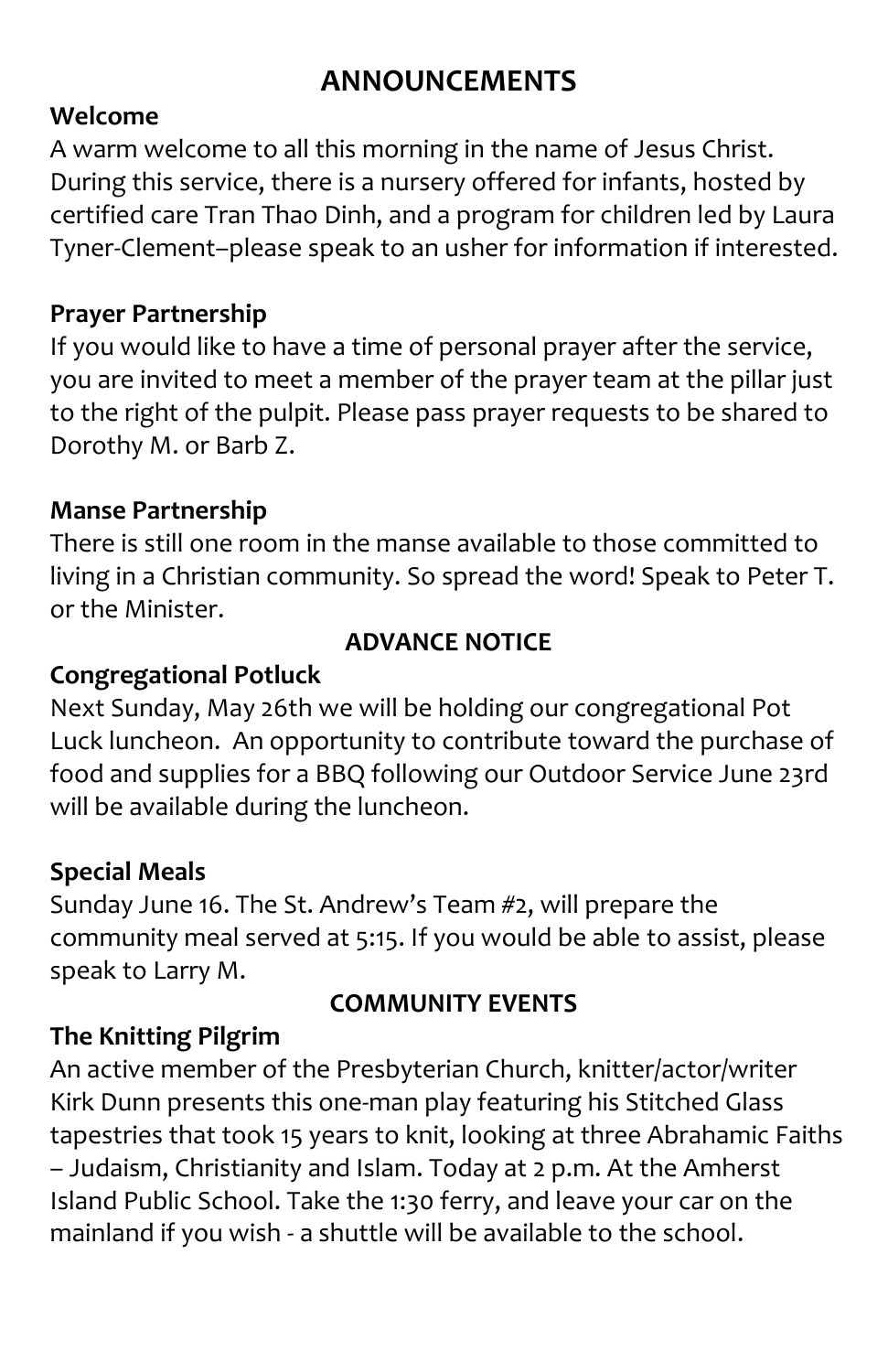#### **Mustard Seed Mission**

Founded in Taiwan (Formosa) by Presbyterian missionary Lillian Dickson in 1927. It works now primarily in providing Christian schools and orphanages in Indonesia. Our congregation has been a regular supporter for many years. Canadian Director Lucie Howell will be giving an illustrated update on their work on Monday, May 27th at 1:30pm at Strathcona Park Church. We hope that many of you will be able to attend.

#### **Re-Imagining Places of Faith**

June 1, 9 a.m.-4.p.m. at The Spire. Places of faith anchor and shape our communities yet many congregations are struggling to maintain their historic buildings. Come and hear others share their experience, concerns and creative solutions. See bulletin board for registration form.

#### **Notice of Congregational Meeting**

All are invited to attend a brief meeting Sunday June 9, 11:45 a.m. to consider the auditor's report and trust fund statements. We are hoping the reports will be available Sunday June 2.

#### **Aga Khan Museum**

A tour organized by Kingston Interfaith Community. Luxury coach, guided tour, box lunch. \$75, June 12, leaving Kingston 7:30 a.m. Register by May 15 - hemanizully@yahoo.ca 613-329-1186.

| <b>Ushers This morning</b><br><b>May 26</b>      |                 | Philippe G. Sam H. Dixie & Murray D.<br>Christina M. Béatrice J. Cheng S. Joan B. |  |
|--------------------------------------------------|-----------------|-----------------------------------------------------------------------------------|--|
| <b>Offering Update</b><br><b>Weekly Giving's</b> | <b>Budgeted</b> | <b>Received</b>                                                                   |  |

May 12 \$3,345.34 \$1,793.35

The flowers in the Sanctuary today are given to the glory of God and in loving memory of Victoria May Clark and her son Hugh. Given by her sons Robert, Peter and Dennis.